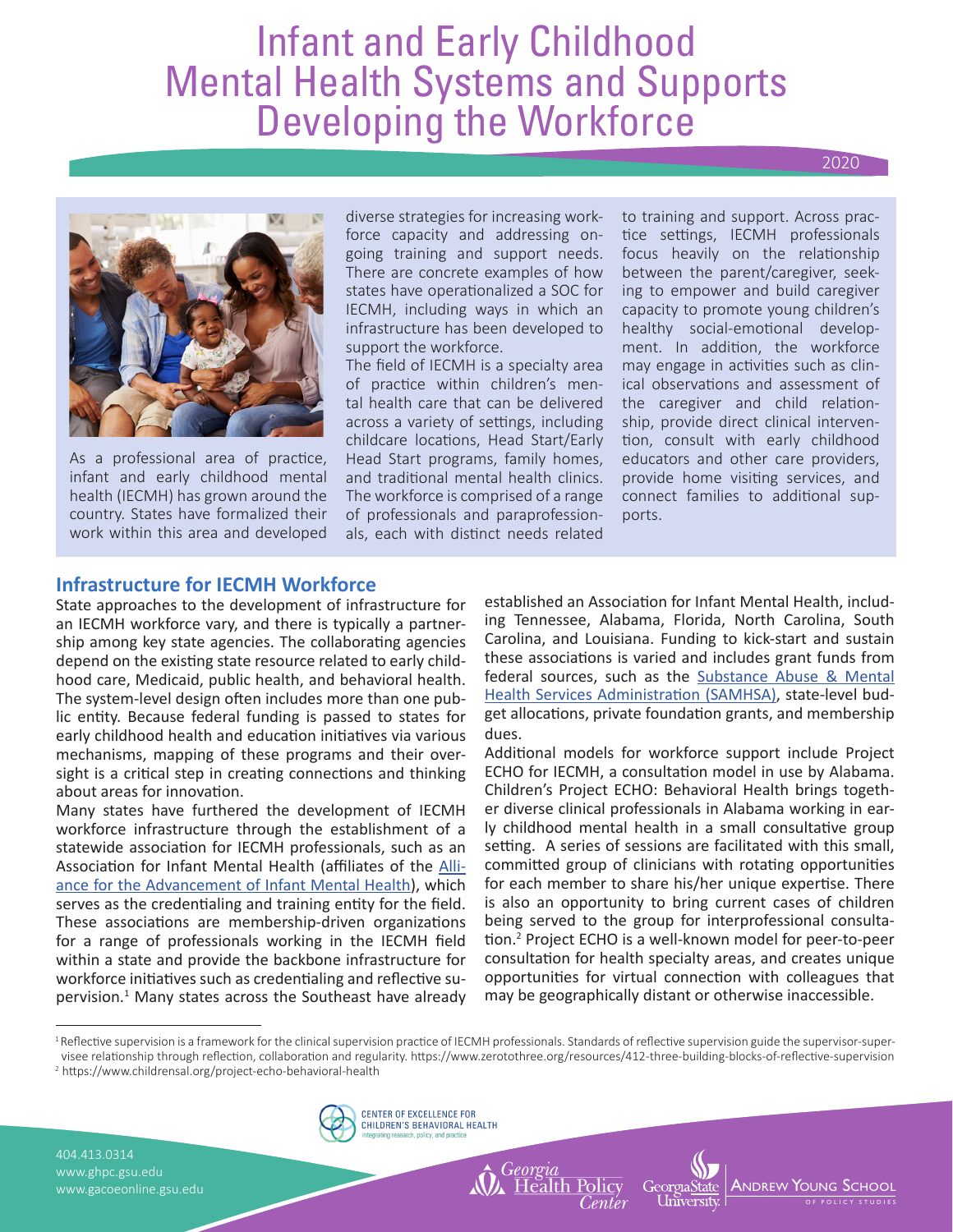## **Training and Ongoing Support for the Workforce**

It is widely accepted that IECMH practice requires a range of skills and a supportive clinical supervision model that can address the special challenges, and opportunities that arise in treating the caregiver-child dyad. Interest in evidence-based interventions (EBI) such as Child-Parent Psychotherapy (CPP), Circle of Security, and Parent-Child Interaction Therapy (PCIT) continues to grow among policymakers and practitioners alike. Each EBI comes with its own training requirements and costs, and may include ongoing requirements for training and fidelity monitoring to maintain certification. South Carolina is one example of how states have leveraged grant funds to roll out EBI trainings for the public mental health workforce. Through funding from



SAMHSA, the South Carolina Department of Mental Health Services has trained and certified therapists based in safety -net community mental health centers to provide EBIs such as CPP, Attachment and Bio-behavioral Catchup or PCIT.



## **State and Local Partnerships for Training**

Partnerships among state agencies are critical to ensuring that a diverse workforce has access to quality training and the professionals have opportunities for networking and learning collaboratively. Training on IECMH is needed for a range of professional and paraprofessional roles, including home visitors, early care providers and educators, IECMH clinicians and supervisors, and pediatricians, among others. In Louisiana, the Title V Home Visiting Program developed a 33 hour training program on infant mental health for its home visiting workforce, and the training is now also available to partners from child welfare and early intervention services. This collaboration among public health, child welfare and Medicaid has extended the reach of the training to the workforce across multiple delivery settings.